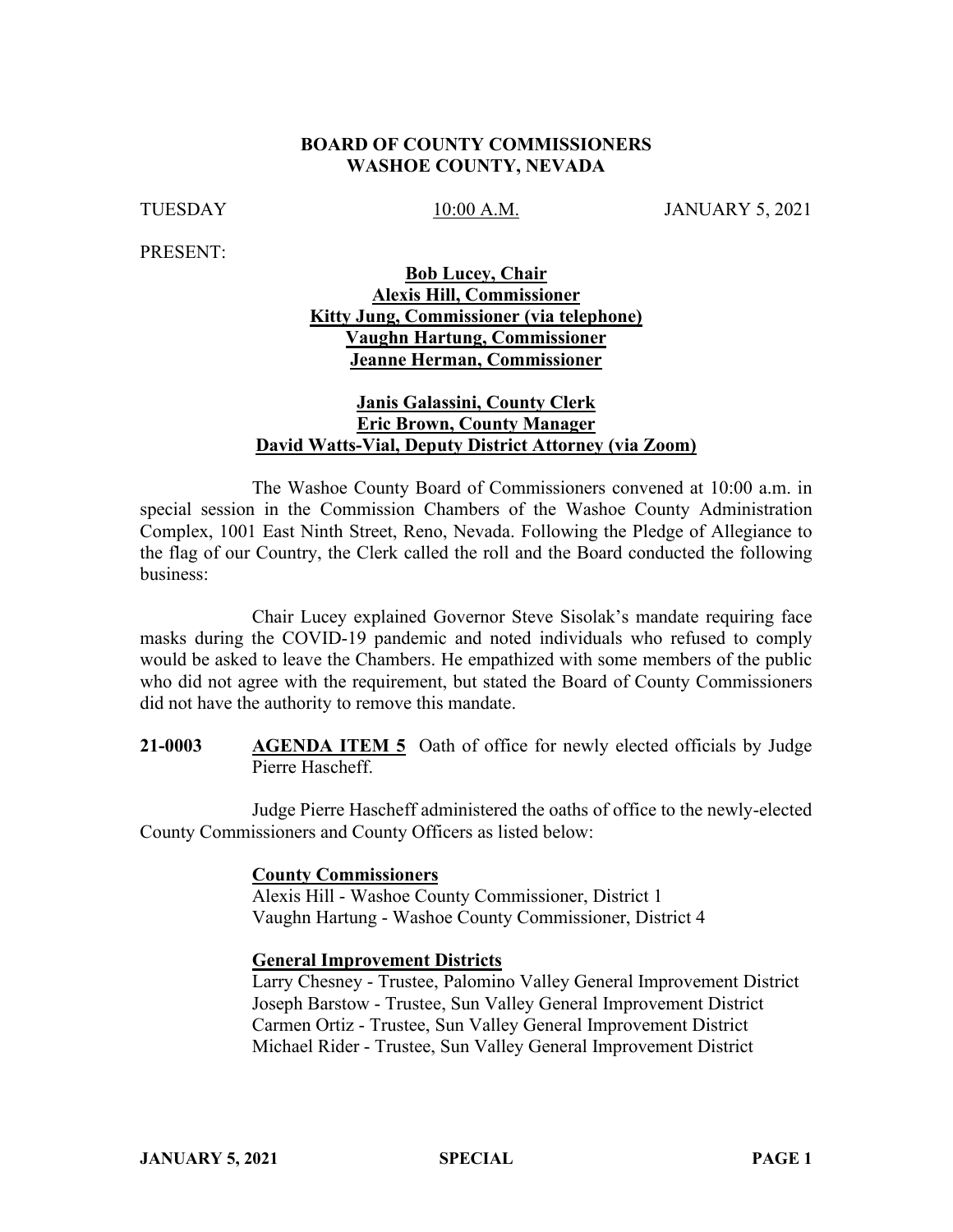Chair Lucey thanked the newly-elected representatives, acknowledging the difficulty of running for public office and saying they should take pride in their achievement.

There was no public comment on this item.

**10:15 a.m. The Board recessed.**

**10:20 a.m. The Board reconvened with all Commissioners present.**

**21-0004 AGENDA ITEM 3** Public Comment.

Chair Lucey officially welcomed new County Commissioner Alexis Hill.

Mr. Christopher Thatcher asked how many small businesses would have to close before limiting the public's ability to access businesses because of COVID-19 (C19) would end. He wanted to know what the County Commissioners could do and what they were doing to pressure Governor Steve Sisolak to ease up on the mandate. He asked what sort of matrices were being used to measure the effectiveness of face coverings and social distancing. He opined the Commissioners should be looking into this if they did not already have that information. He thanked the Board for the opportunity to make public comment and participate in the meeting.

Mr. Dawson Thatcher wanted to know when citizens would be allowed to resume their normal lives. He opined the Commissioners should have a say in how things turned out.

Ms. Katania Taylor congratulated Commissioner Hill on her election. She stated she had emailed the other Commissioners several but received no response. Two weeks prior, she said, many citizens had made public comment requesting a public hearing regarding the C19 response. She opined it was their democratic right to participate and get answers, and it was frustrating to speak to the Board and not receive a response. She did not understand how emergency orders which had been in place for more than 10 months could continue with no input from citizens and no response to the public's emails. She wanted to know why a public debate could not take place. She noted she had provided Chair Lucey with her contact information in her emails and she would send another message to him after the meeting. She opined citizens wanted to know why they had been locked down for 10 months, requested data and information regarding the public health response, and questioned the ethics of the restrictions.

Dr. Layne Linebaugh said she had also been in attendance at the Board meeting two weeks earlier and made public comment at that time. She believed the C19 related mandates had caused citizens physical, mental, and emotional distress. She opined a more democratic process was needed and she discussed C19 issues in Ireland. She alleged there was no real proof of the effectiveness of safety measures such as face mask mandates, social distancing, and lockdowns, and she opined that masks were muzzles. She believed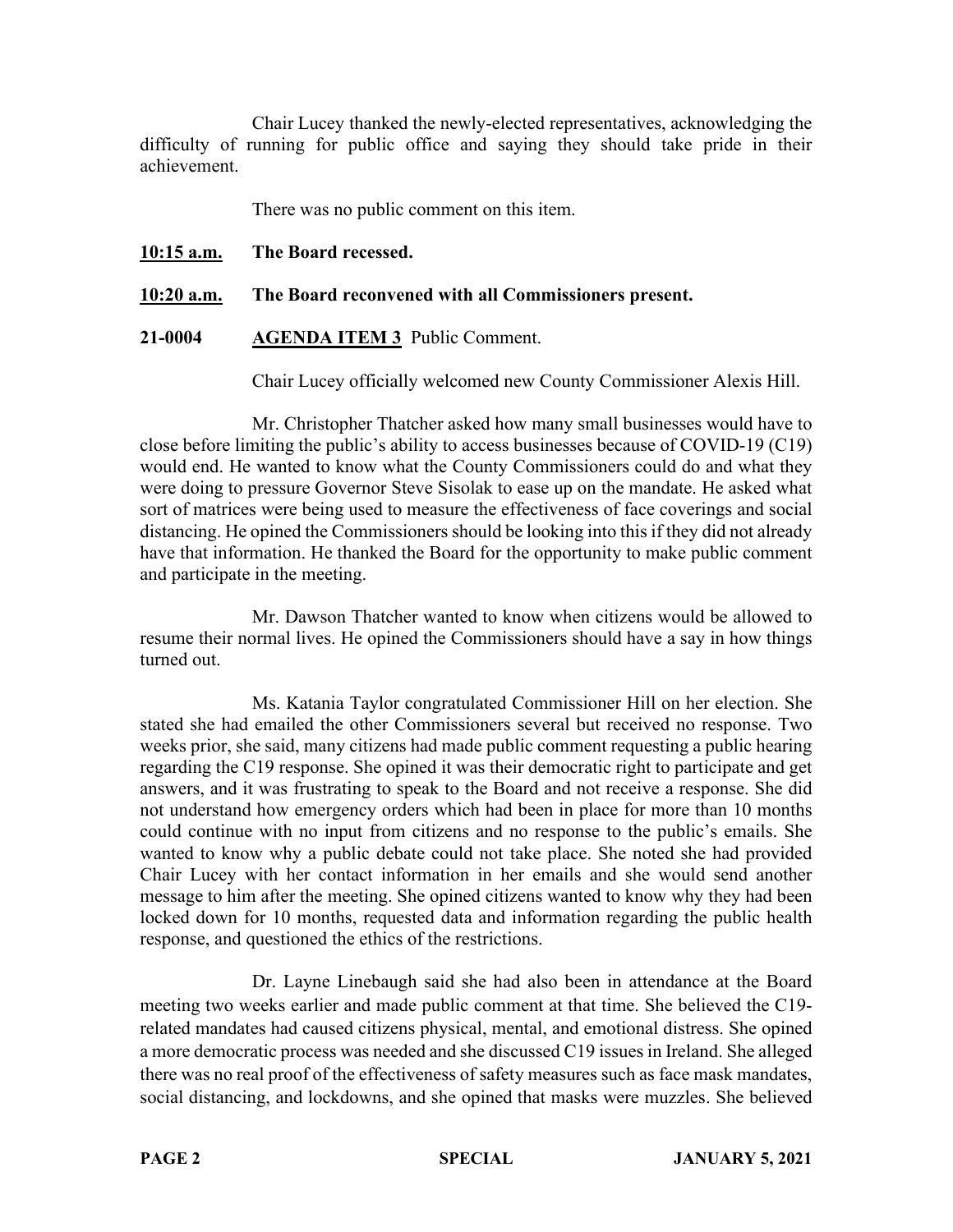social distancing was being required so surveillance could more easily identify citizens. She asked the Commissioners to join the members of the public who had commented in protest of C19-related mandates.

Via Zoom, Ms. Annemarie Grant, sister of Thomas Purdy, an inmate who died at the Washoe County Jail, listed the names of the deputies involved with her brother's death. She also mentioned the case of an 18-year old who died at the jail. She welcomed Commissioner Hill to the Board and said the citizens needed a Commissioner who would not just go along with the status quo or silence community members. She opined the Board was attempting to deflect questions and avoid being accountable to those who had elected them. She stated Commissioners had the ability to respond to the public's comments during the meeting. She alleged the County Commissioners were neglecting their duties required under the Nevada Revised Statutes. She spoke about several individuals who had died at the Washoe County Jail. She cited statutes regarding the Commissioners' responsibilities to inspect the jail, ensure repairs were made, inquire into the treatment of prisoners, and ensure jail staff were taking necessary precautions to prevent escape, sickness, and infection. Ms. Grant concluded by playing an audio recording of her brother's last moments alive.

Via Zoom, Mr. Daniel Purdy, brother of Thomas Purdy, agreed the Commissioners could choose to respond to questions during public meetings if desired. He was glad to see community members were sharing opinions and comments regarding many different issues. He alleged the County Commissioners accepted money from casinos and big businesses, taking actions that served those parties' interests rather than those of citizens or smaller businesses. He stated the community needed to be made aware how much money the Commissioners made. He believed they were being willfully ignorant of a higher-than-average death rate at the Washoe County Jail. He also claimed many inmates were contracting C19, had not been provided proper personal protective equipment, and were being kept in cells 24 hours per day. He indicated poor choices may have landed inmates in jail, but Commissioners still had a responsibility to protect the health and safety of incarcerated individuals. He welcomed Commissioner Hill and hoped she would do things differently.

### **21-0005 AGENDA ITEM 4** Announcements/Reports.

Commissioner Herman said she had spent years at the podium making public comments before she decided to run for County Commissioner because she thought she could get something done. She indicated she had taken similar actions as the citizens protesting to protect their rights and ways of making a living, but it had not been as simple as she had hoped. She said she would continue to request an audience with Governor Steve Sisolak so she could try to make known what some citizens were going through. She commented she had owned her business since 1970 and understood how hard it was to hang on in tough times. She wanted to help others understand that small business owners had been singled out and were in pain, which was also painful to her. She emphasized that she heard them and understood, adding there had to be some way to get them some help. She felt she might be the odd one out on the Board when it came to making a difference,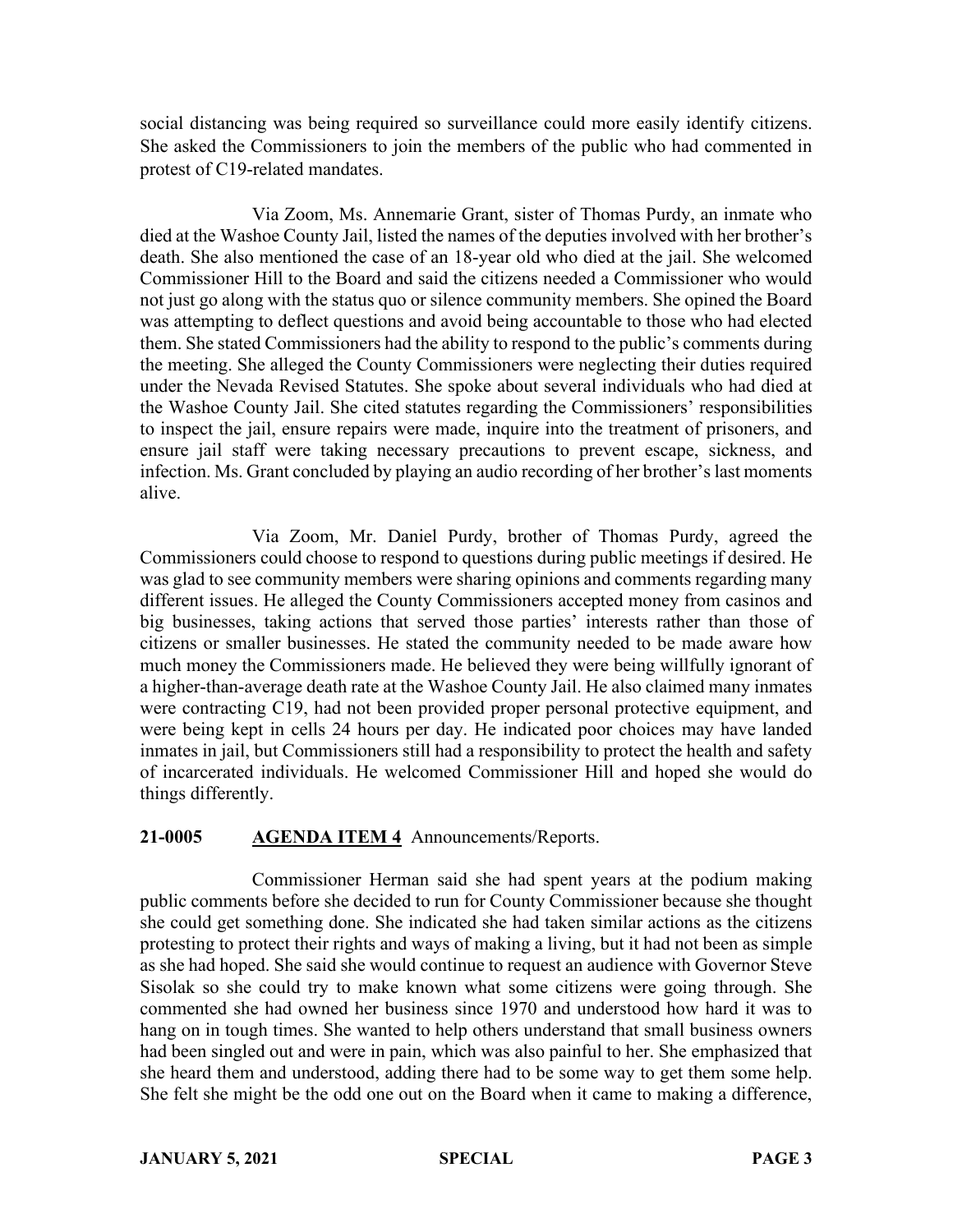but there had to be some way to do so if everyone worked together. She reiterated she would keep working on the issues. She asked people to continue to attend meetings and provide comments, opining they had been treated poorly by the government which was supposed to protect and serve them.

Commissioner Hill wanted to know whether the Board could work together with Manager Brown to make sure public commenters received some sort of response to their emails.

Commissioner Hartung thought a white paper he had submitted to Governor Sisolak and his staff in March might possibly help. As it had not received a response, he thought perhaps it should be resubmitted. He said small businesses should use the same methodologies as the larger businesses which had been allowed to stay open.

Commissioner Jung welcomed Commissioner Hill and congratulated her on her election, highlighting Commissioner Hill's formal education. She indicated it would be nice to have a new champion on the Board with a new vision, and she hoped Commissioner Hill would help improve the quality of life in Washoe County. Commissioner Jung also welcomed the new trustees of the Sun Valley and Palomino Valley General Improvement Districts.

Commissioner Jung indicated the Board was in direct communication with the Sheriff's Office and the community. She asked Chair Lucey to consider a recurring agenda item every three months so the Sheriff's Office could provide updates. She wanted the report to include information pertinent to the Board of County Commissioners' required oversight per applicable Nevada Revised Statutes (NRS), including updates on the condition and treatment of incarcerated individuals, the security of the jail, and any maintenance issues. She did not think this would be difficult to obtain, as she suspected the Sheriff already kept track of such information.

Commissioner Jung reminded the public that the Washoe County Sheriff was an elected official, and she indicated that, with the way the State's government worked, County Commissioners had no real control over Governor Sisolak's decisions. She stated the Governor and the NRS dictated what could and could not be done, and that local governments had to approach the State Legislature to request permission to make changes. She admitted this was frustrating, but she agreed with Commissioner Herman that the community could get to a place where most of the citizens were happy if everyone worked together. She emphasized that she heard the public commenters' complaints and would try to respond to them. She thanked Chair Lucey for a well-run meeting despite high tensions. She welcomed Commissioner Hartung back to the Board after his re-election, expressing appreciation that she would continue to work with him in her last year as a Commissioner.

Chair Lucey acknowledged Commissioner Jung's request for a recurring agenda item with updates from the Sheriff's Office. He stated the Board had already requested reports from the Sheriff but agreed it would be beneficial to do so on a quarterly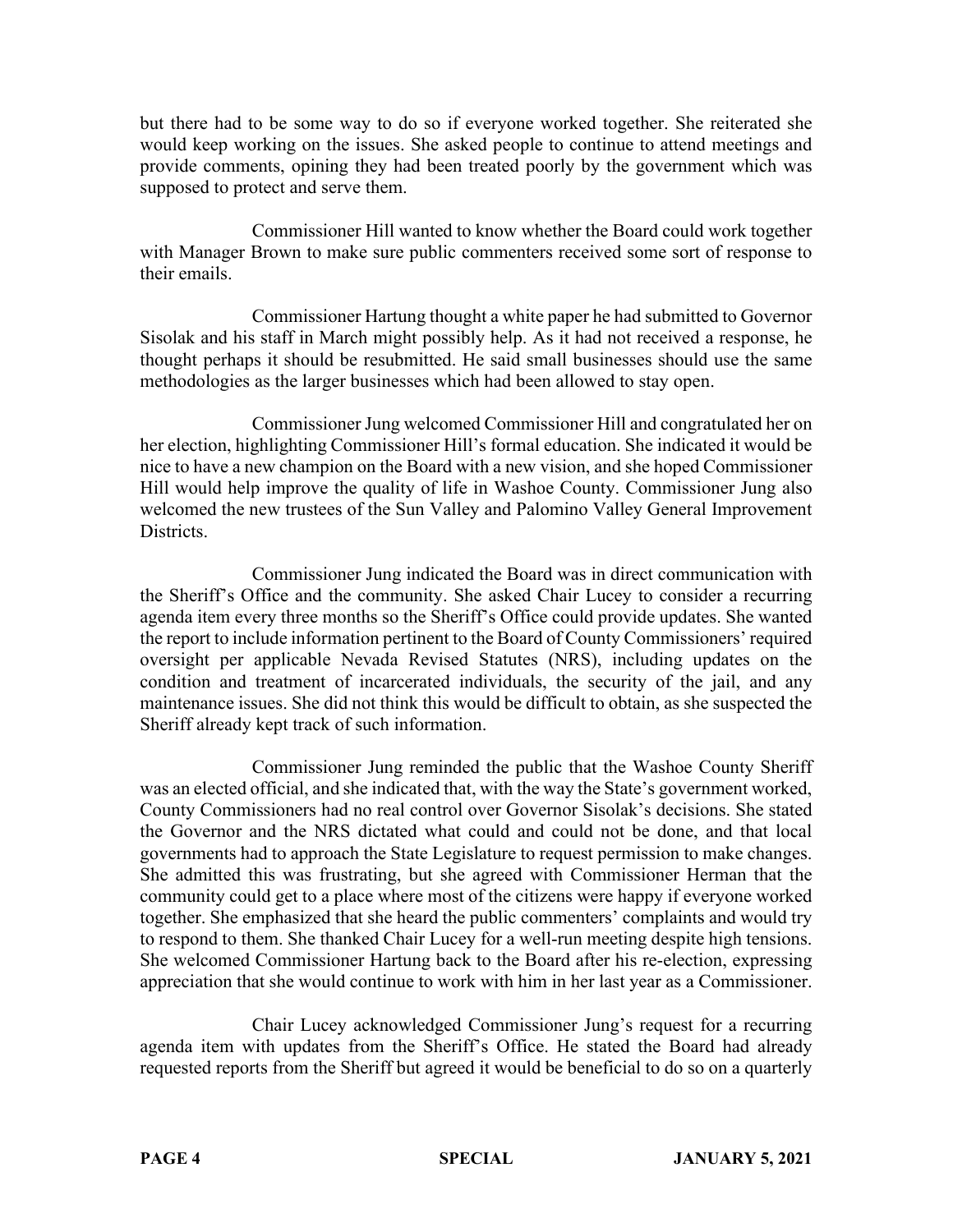basis. He also said the Board should visit and inspect the status of the jail, noting he had visited the entire facility the previous month.

Chair Lucey thanked the new trustees and Commissioners, and stated elected officials worked for the public. When the public came to the podium to explain their needs, frustrations, desires, and disappointments, he said, elected officials heard them. He emphasized Commissioners were also community members and had chosen to run for office so they could try to help, rather than to challenge or oppose the public's interests. However, processes, laws, and governance only allowed Commissioners to do certain things. He explained that Open Meeting Law (OML) did not allow Commissioners to respond specifically during public comment. He indicated the Board of County Commissioners did not have the same authority as the Governor or the State of Nevada.

Chair Lucey commented that Dr. Layne Linebaugh, who spoke during public comment, was a personal friend who knew him as a normal citizen and business owner, just as she was. He said Commissioners heard citizens and continued to fight for them, leading many efforts to make sure things were better in Washoe County than in other areas of the state. He noted bars and schools had remained open in Washoe County when they had closed in Clark County, and Commissioners fought to make sure that was the case. He stated Governor Sisolak had put forth 37 directives, and a special session of the Legislature gave him the authority to do so. The Chair said he could not change this as he was only an intermediary between the State and the County. He explained local municipalities had authority to tighten restrictions but not loosen them, and even if he could go against Governor Sisolak's directives, it would only apply to the businesses within the unincorporated areas of the county; the Cities of Reno and Sparks could choose to do things differently.

Chair Lucey noted the Board of County Commissioners was the only local board with open Chambers allowing individuals to come and speak in person. Regarding the public hearing that commenters requested, OML allowed a properly noticed, agendized quorum to participate in monitored discussion, and back-and-forth could not happen. What could happen, he explained, was public comment. He said he had received Ms. Taylor's email on December 31 and would be happy to sit with her. He indicated the parties responsible for making decisions regarding the pandemic, such as individuals in the Governor's Office and the Health District, were not under the purview of the Board. He noted the Health District had its own board meetings.

Chair Lucey clarified the Board was not trying to be confrontational, but rather provide information and work within the confines of the system. He understood small businesses were being disproportionately impacted, and Commissioners owned businesses which had been impacted as well. Like many members of the public, the Board wanted the disruptions to end, but Chair Lucey said he could not unilaterally make that decision on his own, nor could any Commissioner. He was happy to have civil conversations and continue to have public commenters share their stories, trials, and tribulations, but he reminded the audience how challenging it was to get an audience with Governor Sisolak or influence his decisions. Chair Lucey reiterated the Board would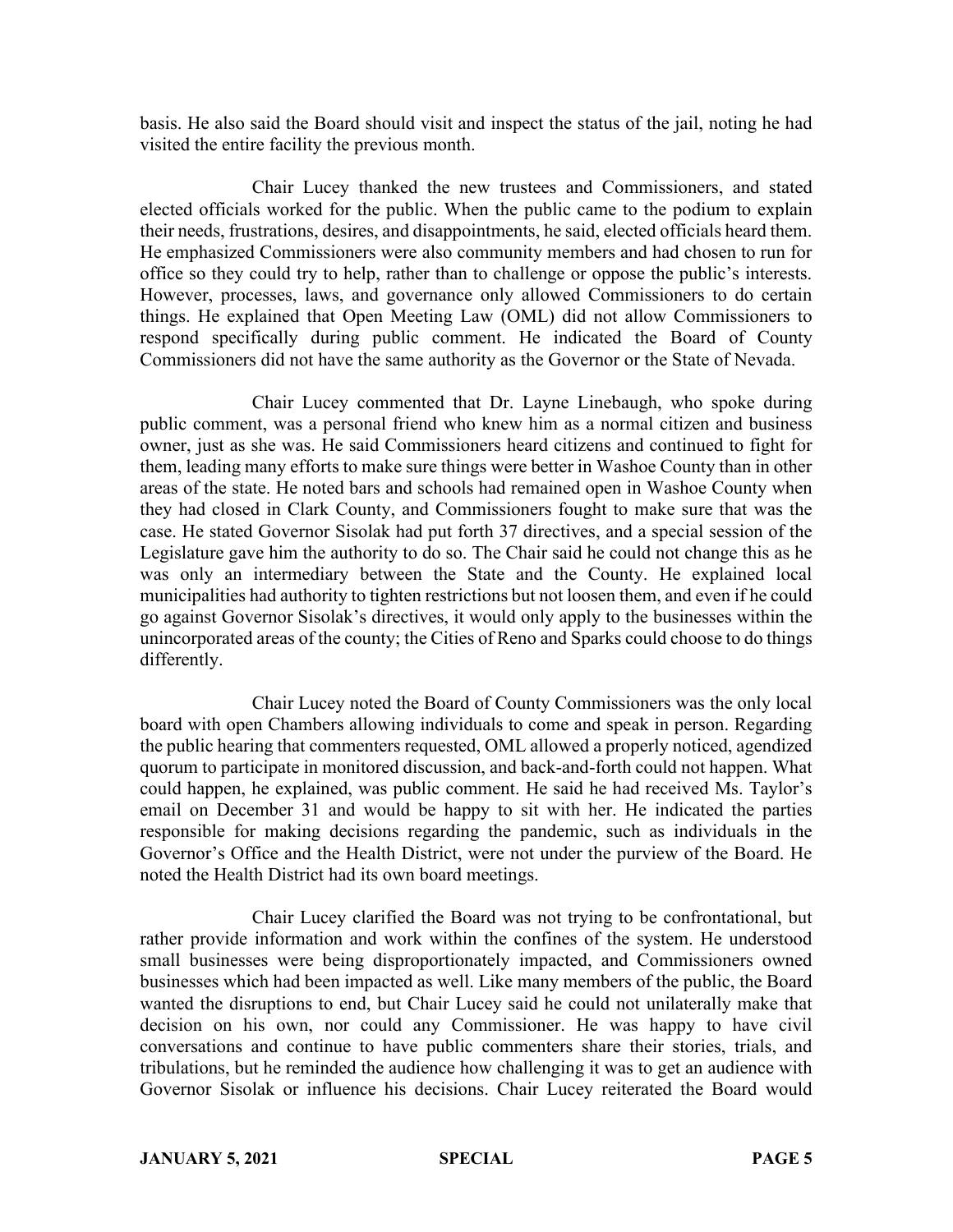continue to fight for the citizens, but he implored them to understand the parameters it had to work within.

# **21-0006 AGENDA ITEM 6** Public Comment.

Mr. Travis Barbie said there were commenters who wanted to voice concern regarding the ongoing pandemic. He believed there were cures for COVID-19 (C19), including hydroxychloroquine, which were intentionally being obscured from the public and not being used in hospitals. He stated patients were being forced to remain hospitalized if they had underlying health conditions. He did not understand the point of lockdowns and school closures and asked why restrictions continued if there were cures for C19. He wanted to know why he had to wear a mask everywhere he went and said it made people not want to go into businesses. He believed masks were not only ineffective in preventing the spread of the virus, they made things worse. He stated those involved with the Black Lives Matter movement got to speak and hold protests, but the country's own president was not allowed to speak. He believed Governor Sisolak had used the pandemic for personal purposes and many had died needlessly.

Via Zoom, Ms. Annemarie Grant listed the names of the officers involved with her brother's death. She remarked that the Commissioners could deliberate on items if they were agendized and posted prior to the meeting in accordance with Open Meeting Law (OML). She indicated OML did not expressly prohibit responses to public comment. She listed the 2019 total pay and benefits of Commissioners Jung and Hartung, and Chair Lucey. She stated her brother had died while the Commissioners neglected their duties under the Nevada Revised Statutes. She opined Commissioners should speak to incarcerated individuals. She believed staff at the jail had violated the Prison Rape Elimination Act (PREA) and prevented an inmate who may have witnessed the assault from confidentially filing a complaint; the same deputy was still working the next day in the same unit. She concluded by playing audio from her brother's last moments at the jail.

Ms. Cindy Martinez stated it was nice to see Commissioner Hartung attending in person rather than phoning in to the meeting from home. She welcomed Commissioner Hill, who previously worked at the City of Reno, and shared Commissioner Hill's 2019 total pay and benefits. Ms. Martinez said she did not have her own business but was a patron of others'. She expressed frustration about the doors to the County building being locked due to C19 restrictions and having to wear a face covering. She noted witnessing Commissioners ignoring social distancing rules and removing their masks to pose for photographs as she waited outside the Chambers to make her comments. She opined the Board should follow the same rules as members of the public were expected to adhere to. She recalled having recently been asked to leave Costco for removing her face covering and said police were called as she protested outside the personal residence of an employee of the Occupational Safety and Health Administration. She expressed remorse for voting for Commissioner Hartung and stated government did not need to tell her to wash her hands and stay away from sick people. She concluded the Commissioners could schedule a public hearing as citizens had requested because she was tired of Board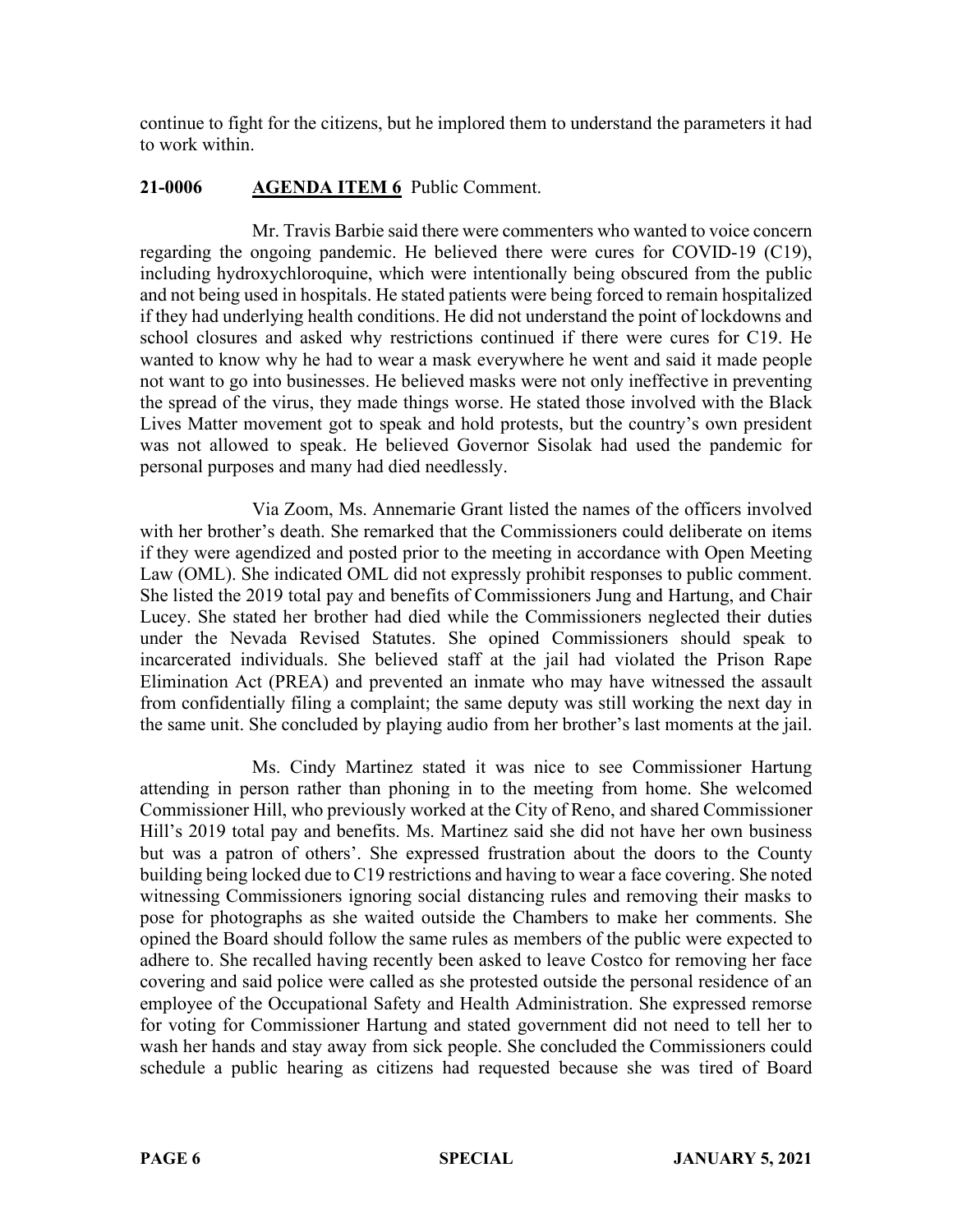members saying they could not do anything for the members of the public protesting C19 restrictions.

# **21-0007 AGENDA ITEM 7** Announcements/Reports.

Commissioner Herman asked Chair Lucey if the Board of County Commissioners could compose another formal letter to Governor Steve Sisolak requesting that small businesses be allowed the same rights as big box stores and grocery retailers. She expressed concern for individuals and businesses affected by the pandemic. She felt the Board should bring the commenters' stories to the Governor's attention, suggesting that a letter also be published in the local newspaper. She opined the restrictions were unconstitutional as citizens were not being treated equally. She commented that Commissioners were not following their oaths of office and needed to do whatever it took to change the minds of those in charge of the restrictions. She felt it would have been fair for Walmart to be treated the same as other businesses, but this was not the case.

Commissioner Jung wished everyone a happy new year. She stated that, whether people agreed or not, the community was a family which lived and died together, and people needed to work together to address issues. She said Governor Sisolak watched local meetings and heard those who made public comments. She agreed corporations should not have more rights than small businesses. She also noted the data indicated C19 was spreading in Washoe County mostly due to private indoor gatherings with nonhousehold members. Because business owners could be held liable for not following Health District and state guidelines, she believed the virus was spreading less frequently in business settings. She reiterated private parties were the main driver behind recent local super-spreader events. She thanked the citizens for their input and expressed confidence the community would get through the challenging times.

Chair Lucey concurred with Commissioners Herman and Jung, and said he would be happy to prepare a letter to the Governor on behalf of the Board stating that C19 restrictions should either allow everything to be open or everything closed. He opined picking winners and losers was inappropriate and unconstitutional. By the authority bestowed upon them, he concluded, the Commissioners would continue to do what they could to fight for the County's citizens.

\* \* \* \* \* \* \* \* \* \* \*